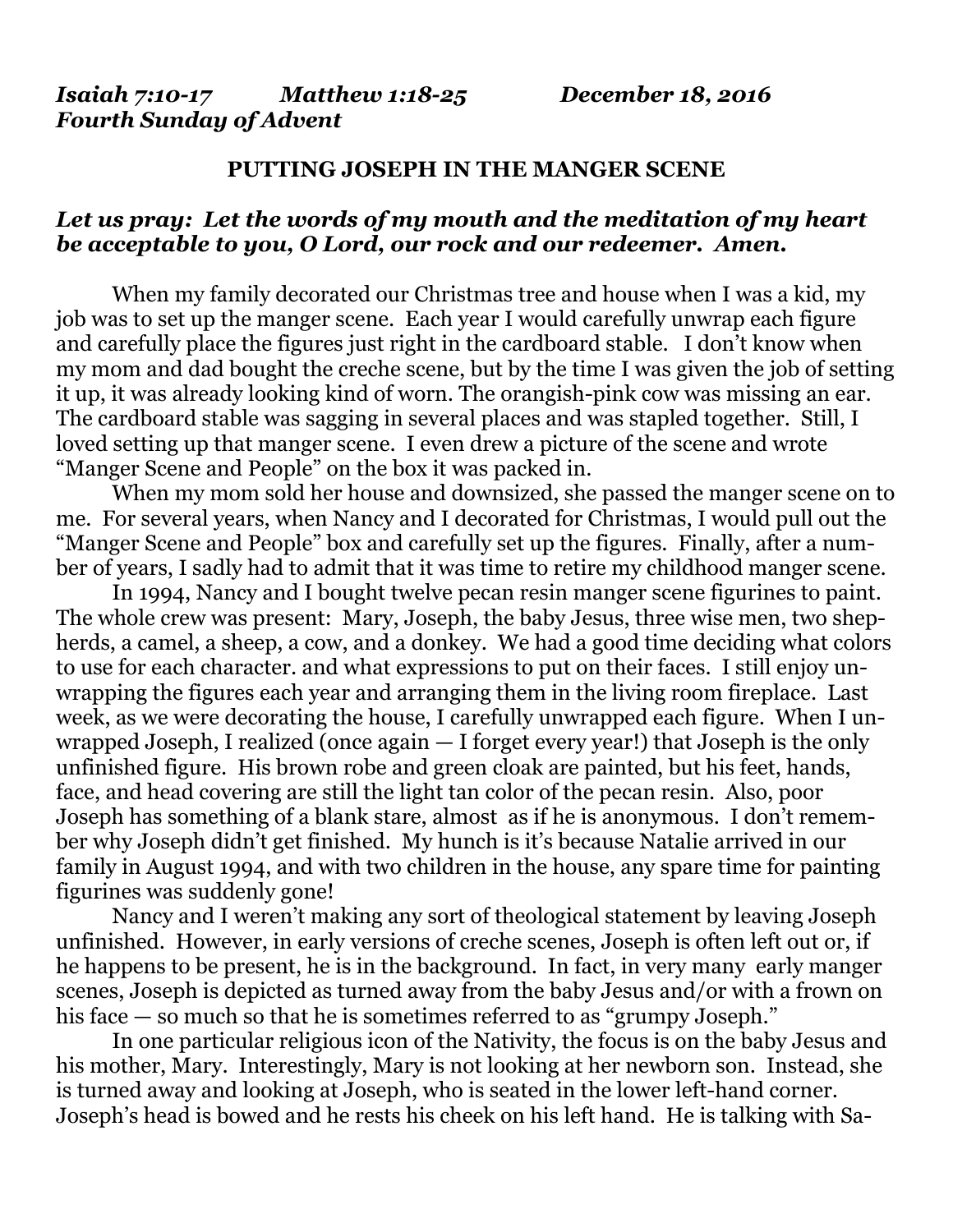tan, who is disguised as an old shepherd. The suggestion is that Satan is trying to sow more doubts in Joseph's mind about what is taking place.

 One description of this icon of the Nativity says, "The posture of St. Joseph is one of doubt and inner trouble, for he wondered if it might be possible that the conception and birth were not by some secret human union . . . Mary is shown larger than any of the other figures, reclining on a mat, and looking not at her new-born Son, but rather with love and compassion towards her spouse, St. Joseph the Betrothed, seeing his affliction and bewilderment over this most strange and divine birth."<sup>1</sup>

 Far be it from me to criticize or correct iconic religious art, but that particular picture of Joseph seems out of order. If Joseph had any misgivings and questions about what was happening with Mary being pregnant, it was *before* Mary had borne a son. And, honestly, who can blame Joseph if he did have misgivings and questions about what was happening with Mary? My Bible translation says "Mary had been engaged to Joseph" when "she was found to be with child from the Holy Spirit." The King James Version reads, "was espoused to Joseph." That "engagement" was different from what we think of as an engagement. Mary and Joseph's "engagement" would have been arranged by their parents. Even though they each lived with their parents until they were married, they were pledged to one another legally. Mary's unexpected pregnancy was a crisis, to say the least.

What would the neighbors think? If a young, betrothed woman suddenly turns up pregnant, there are only two possibilities: either she had slept with the man to whom she was betrothed or she had slept with another man. Joseph knew the first wasn't true, which meant the second must be. So, Joseph was justified in seeking a divorce from Mary. In fact, Joseph would have been justified in seeking more than a divorce. He could have publicly shamed and humiliated Mary. He could have sought her death for her apparent adultery. Maybe there were some people in the village who thought that's exactly what Joseph should have done.

*That's* when Joseph was probably sitting on a rock with his head in his hands, talking with Satan who was planting seeds of doubt in Joseph's mind. But Matthew tells us something very important about Joseph, even though we don't know very much at all about Jesus' earthly father. Matthew 1:19 says, "Her husband Joseph, being a righteous man and unwilling to expose her to public disgrace, planned to dismiss her quietly."

 At the Presbyterian Men's Christmas dinner at the Rose Hill Restaurant a couple of weeks ago, Rev. Bill Goodnight read Matthew's Christmas story and then made a profound statement. Bill said about Joseph, "He was a righteous man, but he was not a legalist." In other words, Joseph wanted to do the right thing in a difficult situation the right thing for himself, the right thing for Mary, the right thing for God. On the one hand, Joseph's "righteousness" could have been measured by how faithful he was to the letter of the law when he found out Mary was pregnant. On the other hand, Joseph's "righteousness" was not defined by following the rules and toeing the line, but was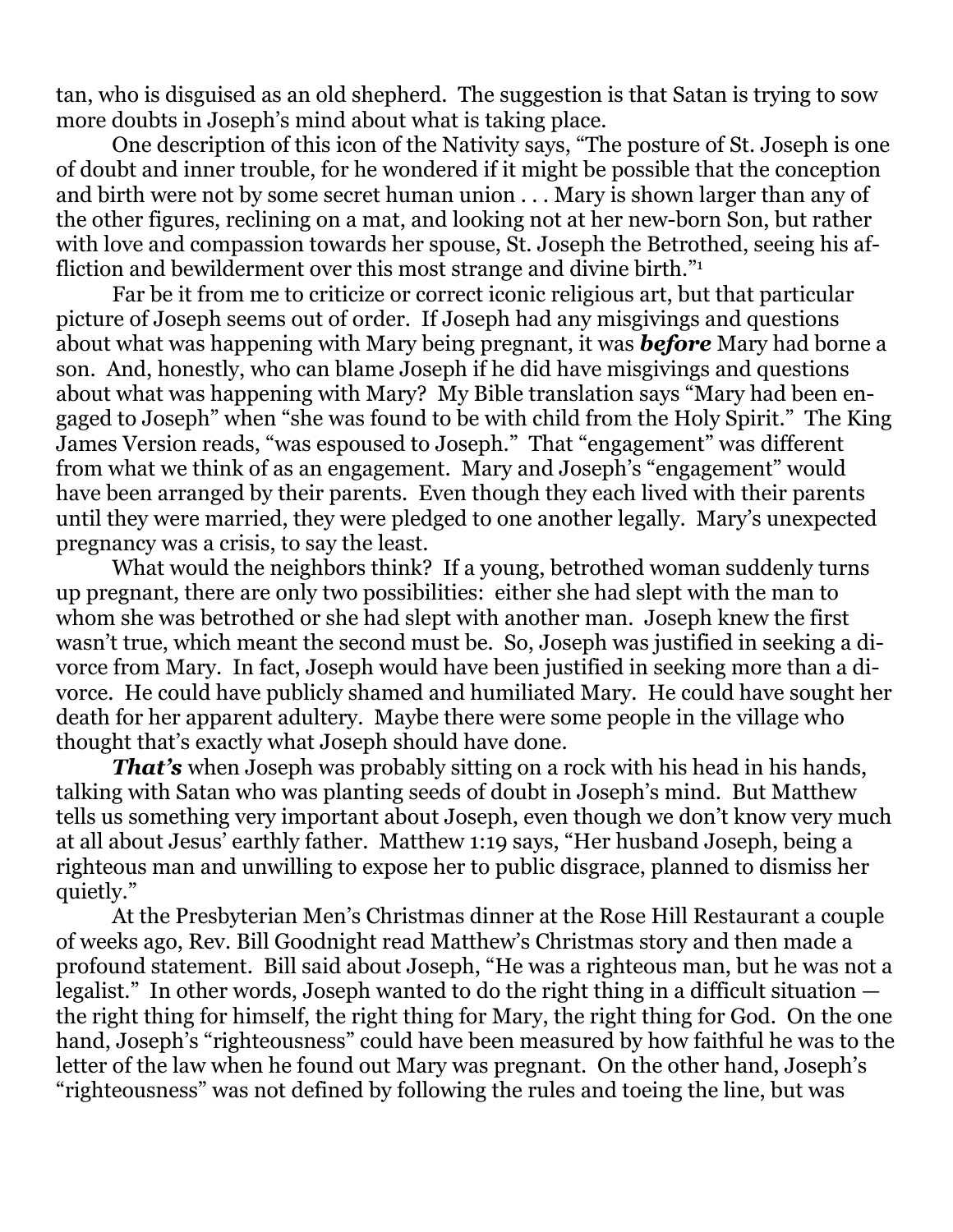tempered by mercy. So, Joseph planned to meet the minimum requirements of the law — he planned to dismiss Mary quietly.

 Then Joseph had a dream, and the angel of the Lord said, "Joseph, son of David, do not be afraid to take Mary as your wife, for the child conceived in her is from the Holy Spirit." You would think that would take care of it  $-$  a word directly from the Lord through his angel messenger. Yet, Joseph is being asked to trust God's Word that seems to go against everything Joseph has been taught and believed. Joseph is being asked to trust God and to step out in faith on a journey that can't have been easy.

 One preacher says this about Joseph (and us), "I might be able to muster the courage necessary to defy society's expectations in order to do the right thing. I might be able to act in faith to seek God's will, to look at scripture and to pray that God's will be done. I might have trust enough to believe that whatever situation God has presented me with will turn out well, and for the good, not just for myself, and maybe not even for myself at all, but for the common good. I wonder at Joseph's response, and I wonder if I could be like him. I wonder at Joseph's love — his love for Mary, his love for his adopted son, and his love for God. . . What scene could ever convey the Christmas story, and in particular, the faith of Joseph throughout the year? Imagine seeing the nativity as Joseph does, seeing through lenses of courage and faith and trust. That's how God calls us to see the world, and our daily lives, and the events that surround us and confound us and overwhelm us and awe us. We are to be Josephs in this world — people of courage and faith and trust and love. People who are willing to suspend disbelief about what God is doing in our very midst this day."2

 There is a story about a children's Christmas pageant that encountered a crisis at the last minute. As the children were putting on their costumes in the Fellowship Hall, the assistant director ran out of the room in a panic, crying, "We have no Joseph! We have no Joseph!" Then she calmed down enough to explain that the little boy who was supposed to be Joseph had developed a bad case of nausea right before he left his house (sounds like he might have been trying to get out of being in the pageant!). Very calmly, the pageant director came up with a solution, "Well, let a shepherd stand a little closer to the manger with Mary. Nobody will notice Joseph's absence. He has no speaking part in the story."3

 It's easy to overlook Joseph in the manger, even in the whole Christmas story. In Luke's Christmas story, Mary has all of the speaking parts, especially before the baby is born, when she sings praises to God and says, "Here I am, the servant of the Lord; let it be with me according to your word." (Luke 1:38)

 A quick review of Christmas hymns in our *Glory to God* hymnal shows a distinct bias toward Mary:

- \* "To you this night is born a child of Mary, chosen and virgin mild"
- \* "For Christ is born of Mary . . ."
- \* "'round yon virgin mother and child!"
- \* "The virgin's tender arms enfolding, warm and safe the child are holding"